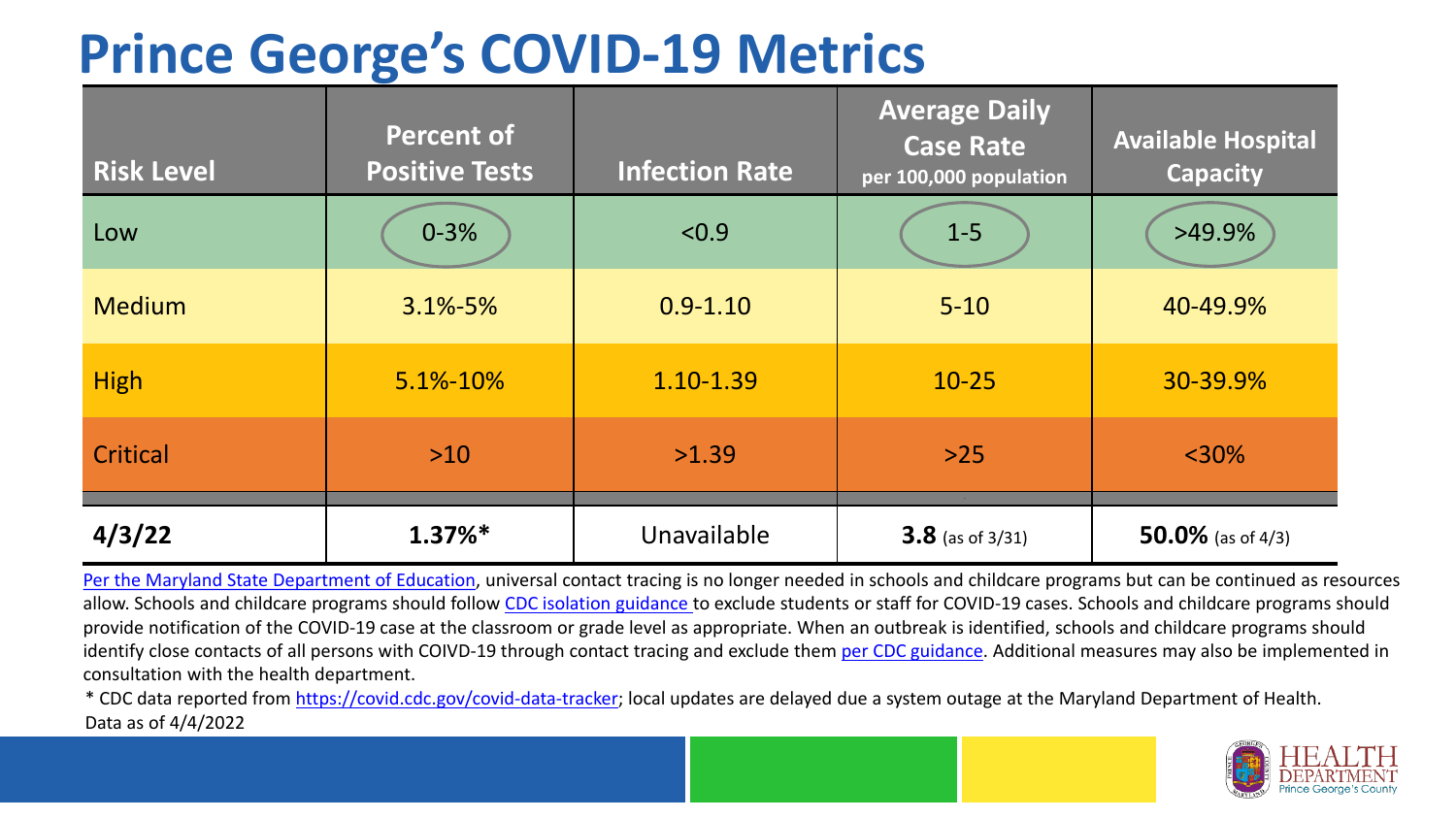# **COVID-19 Community Level and Vaccination**

Per the new [CDC COVID-19 Community Levels](https://www.cdc.gov/coronavirus/2019-ncov/science/community-levels.html#anchor_82254) and the [Maryland State Department of Education, p](https://earlychildhood.marylandpublicschools.org/system/files/filedepot/3/covid_guidance_full_080420.pdf)eople with COVID-19 symptoms, a positive test, or exposure to someone with COVID-19 should follow CDC guidance for isolation and quarantine and wear a mask regardless of the COVID-19 Community Level. According to the CDC, [vaccination](https://www.cdc.gov/coronavirus/2019-ncov/prevent-getting-sick/prevention.html) is considered the leading prevention strategy for those who are eligible.



\*\* Local vaccination data reported as of 4/3/2022

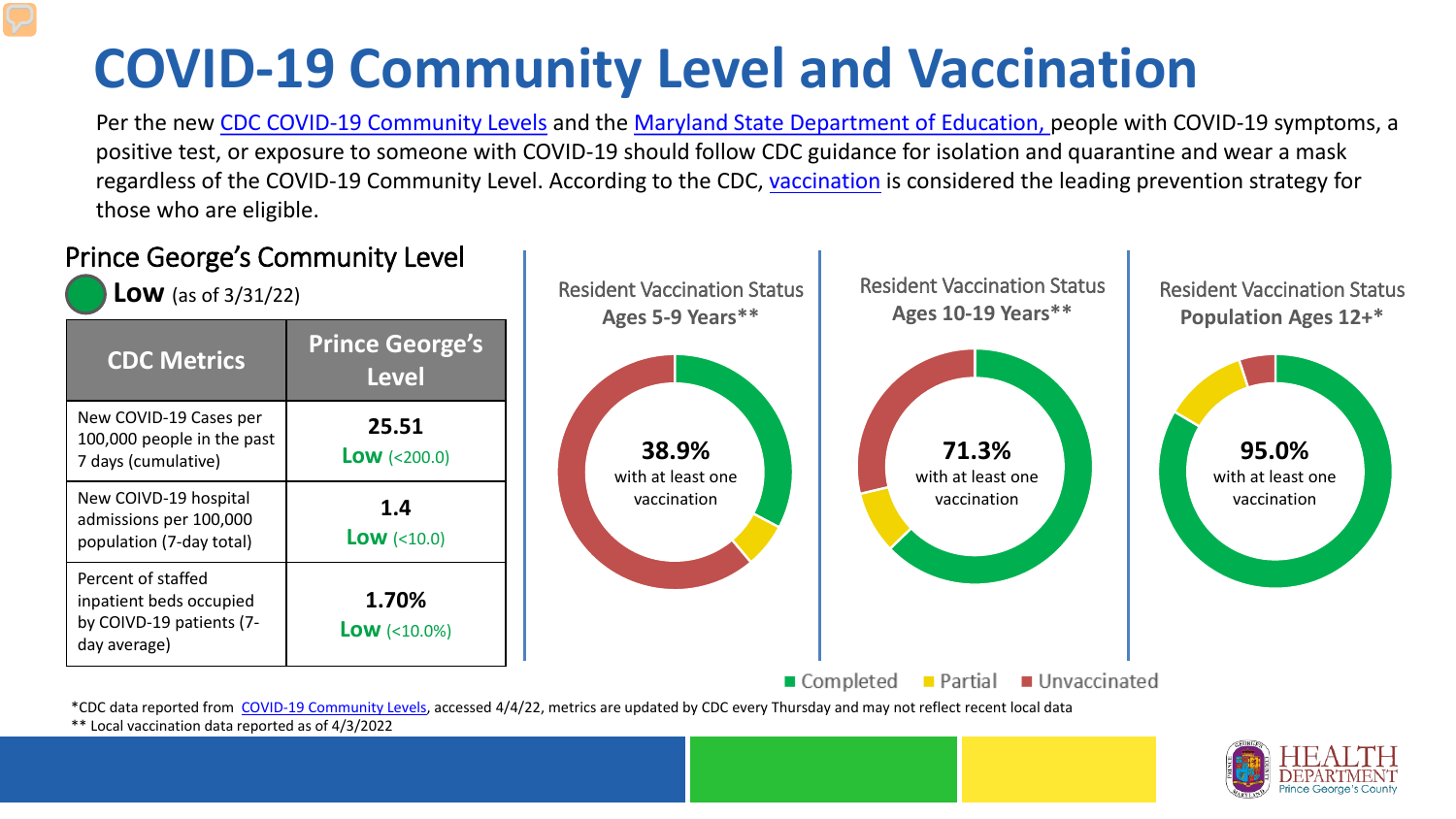### **Average Daily Case Rate** (7-day Average by test date)

**The average daily case rate in the middle of last week was 3.8 new cases per 100,000 residents.** Our case rate has increased for over a week from our recent low of 2.3 cases per 100,000 residents. However, even with this increase we have remained "low risk" for over a month.

**Average New COVID-19 Cases Per Day Per 100,000 Residents**



Data as of 4/4/22